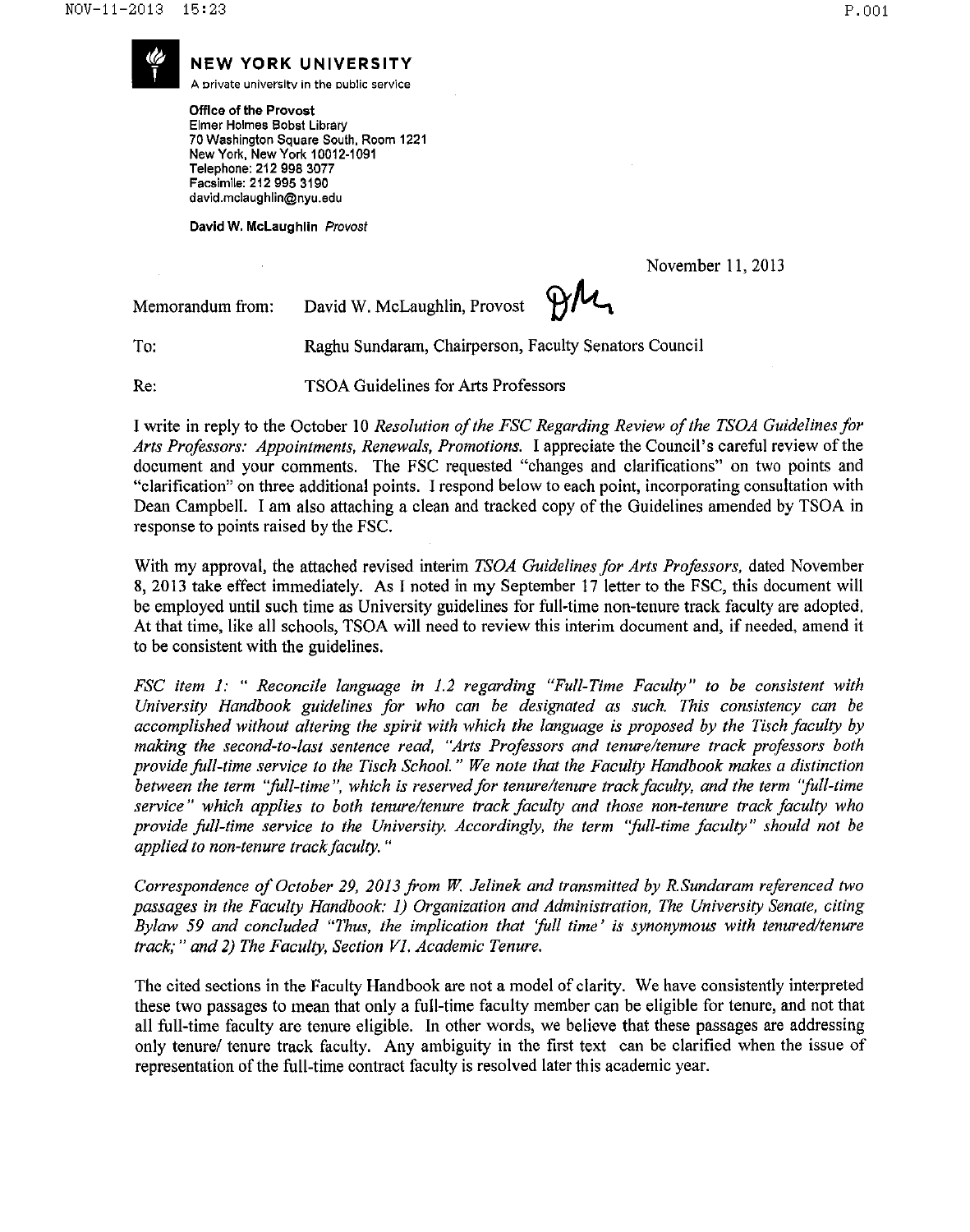My firm position is to interpret the Handbook consistent with our practice  $-$  our full-time contract faculty receive full-time employee benefits and enjoy the privilege of full-time status within the University  $-$  and in a manner that is respectful to our full-time contract faculty. Thus, I do not accept the view that the term "full-time faculty" should not be applied to non-tenure track faculty. On this point, the TSOA faculty are adamant.

*FSC item* 2: *"Clarify the final sentence in section* 1.5. *In keeping with prior sentiment expressed by the FSC, we would strongly prefer that the policies in effect at the time ofappointment apply to any action taken regarding Arts Professors with respect to appointments, renewals and promotions (see March 14, 2013 FSC resolution, Library Proposal to Create a Non- Tenure Track). We understand that the Provost has previously pointed out that the University Policy On Policies, and guidelinesfor contract faculty in other Schools similarly dictate that "it is the policies in effect at the time ofan action that apply.*" *(See May* 1, *2013 Memo from the Provost, FSC Recommendation about Division of Libraries Revised Faculty By Laws). However, we note that the example provided in that document is not commensurate with the FSC's primary concern: ensuring that faculty are not unfairly disadvantaged by changing guidelines directly related to their appointments, renewals, or promotions that might be instituted after the time ofappointment. "*

Let me take this opportunity to further clarify University policy. This is an important issue that is also under discussion with respect to procedures for amending the Faculty Handbook. University policies can be changed and applied to existing faculty and other employees, as stated in the NYU Policy on Policies that you cite. Laws and their interpretations change, and ethical standards, customs, and expectations also change over time. No institution can remain stagnant over the decades a faculty member is employed; in addition, the practical challenge of administering policies differently for different persons would be unduly burdensome if not impossible. The sentence in Section 1.5 that reads, "it is the policies in effect at the time of an action that will apply to that action" aptly expresses this position. This is not to suggest that grandfathering is not considered when a new policy is promulgated or a current policy is revised in a manner that significantly adversely impacts a class or category of faculty or other employees. Even then, however, the grandfathering may be limited (e.g., to longer-serving employees or employees closer to retirement or for some period of time).

With respect to the Arts Professor policy: It is not uncommon for academic standards for appointment, reappointment and promotion to change during the course of the faculty member's appointment, as is the case here. Arts Professors currently have contracts that set forth the length of the term of the appointment (three years for an Assistant Arts Professor, and five years for Associate and Full Arts Professors), and that the review is in the penultimate year of the contract. The new policy explicates considerations and criteria in the review process, increases the length of appointment by one year in each rank, and describes how the new policy will be implemented: In section 1.5 TSOA added the sentence, "In accordance with NYU Policy, this Policy regarding Arts Professors shall apply to all appointments and promotions henceforth. While the standards and procedures for review stated in this Policy apply to all Arts Professors, all Arts Professors currently in rank will have the option of being reviewed in the year applicable under their current contracts, or having their contracts extended by one year and being reviewed in the year applicable to their contracts under the New Policy." The TSOA Dean's Office will send a notice shortly to all Arts Professors explaining the option and providing a specified time in which faculty must file the election. Arts Professors who do not make a timely election will be reviewed in the year applicable under their old contracts.

*FSC item* 3: *"Also in section* 1.5 *the procedure for amending the policy should be defined, and the procedure should include the faculty. "*

TSOA added language to Section 1.5 to address this point: "Any amendment to this Policy must be in writing, submitted to the Tisch faculty for discussion and vote at a Faculty meeting and follow